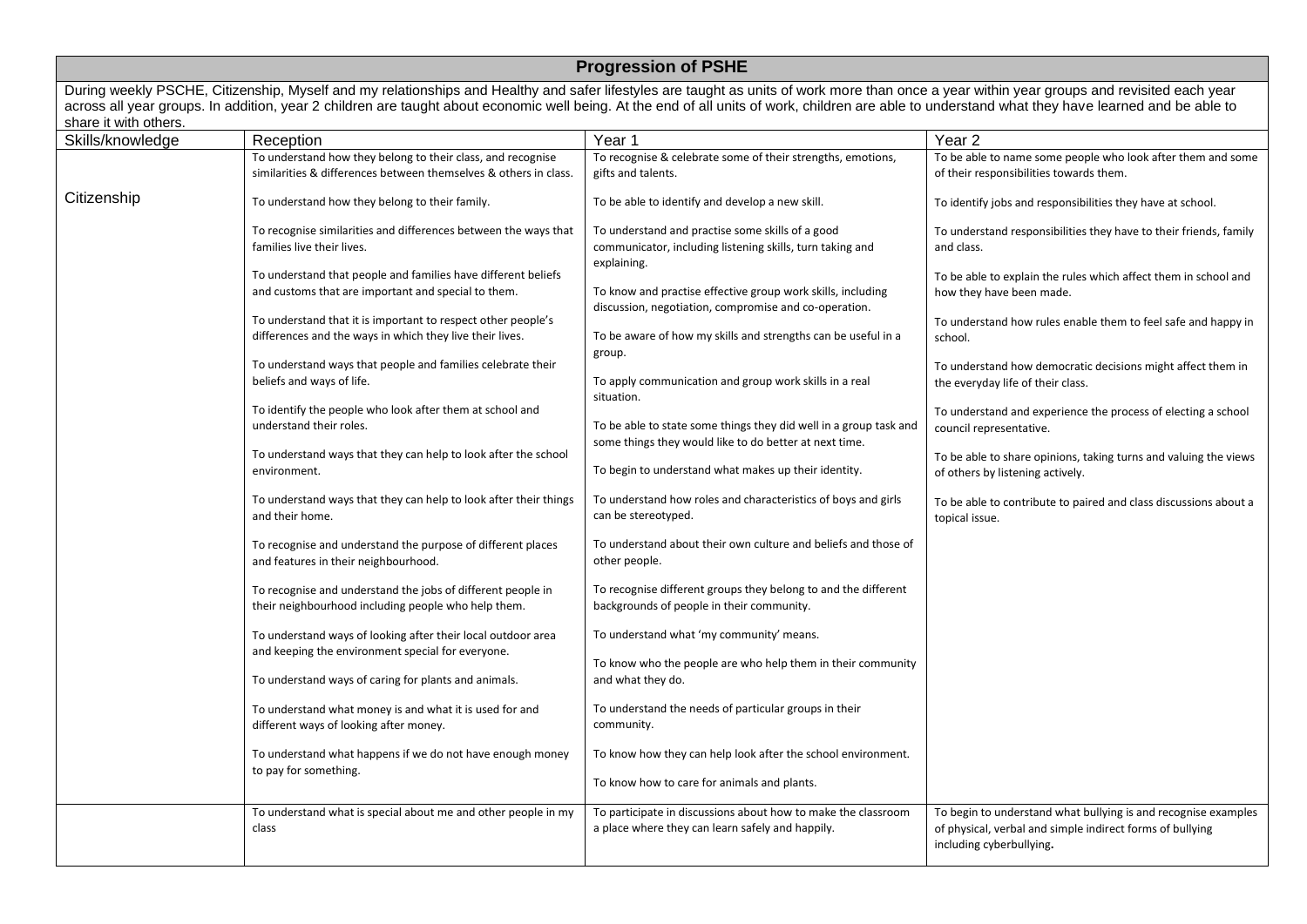|               | To understand what I have learnt to do and recognise what I                                        | To participate in activities that enable them to develop          | To begin to understand simple reasons for why bullying          |
|---------------|----------------------------------------------------------------------------------------------------|-------------------------------------------------------------------|-----------------------------------------------------------------|
| Myself and my | would like to do next.                                                                             | collaborative relationships within the class.                     | happens and that it is an unacceptable form of behaviour.       |
| relationships |                                                                                                    |                                                                   |                                                                 |
|               | To know who and how to ask for help if they need it.                                               | To recognise what it feels like to be new in school.              | To begin to understand that bullying may happen when people     |
|               | To understand ways of welcoming new children to the class.                                         | To have some ideas about how to make new people feel              | do not respect and value similarities and differences between   |
|               |                                                                                                    | welcome in the class.                                             | people.                                                         |
|               | To understand how people's behaviour makes other people feel                                       |                                                                   | To understand how it feels to be bullied.                       |
|               |                                                                                                    | To know who and what might help them if they are in a new         |                                                                 |
|               | To understand ways of respecting the needs of other children in                                    | situation.                                                        | To understand how it feels to see someone else being bullied.   |
|               | the class.                                                                                         |                                                                   | To understand how someone who bullies may feel.                 |
|               | To begin to understand how to play and work alongside others                                       | To be able to identify adults who can help them if they need      |                                                                 |
|               | at school.                                                                                         | support.                                                          | To identify some people in and out of school who they can talk  |
|               |                                                                                                    | To know how to ask for help, and to have some ideas about         | to if they were being bullied.                                  |
|               | To recognise people who are special to them and why they are                                       | how they can help each other.                                     | To develop simple strategies for keeping themselves safe from   |
|               | special.                                                                                           |                                                                   | bullying including how to respond assertively.                  |
|               |                                                                                                    | To understand what they have learned in this unit and be able     |                                                                 |
|               | To understand what makes a family and to understand how                                            | to share it.                                                      | To understand simple ways to help someone who is being          |
|               | people in families care for each other.                                                            |                                                                   | bullied and understand what to do if they see bullying          |
|               |                                                                                                    | To know the names of a basic range of feelings and the strength   | happening.                                                      |
|               | To understand what makes a good friend.                                                            | of their feeling.                                                 |                                                                 |
|               | To understand ways of making new friends.                                                          | To know what might prompt different feelings in themselves        | To identify places in school where bullying may happen.         |
|               |                                                                                                    | and others and understand that their emotions and actions can     | To identify ways that the school can promote a caring ethos and |
|               | To understand simple reasons for why friends may fall out and                                      | have an effect on themselves and others.                          | encourage positive and safe relationships.                      |
|               | simple ways to make up with friends.                                                               |                                                                   |                                                                 |
|               |                                                                                                    | To understand the difference between impulsive behaviour and      |                                                                 |
|               | To recognise what unkind behaviour looks like and understand<br>what to do when someone is unkind. | that which is thought through, and what both might feel and       |                                                                 |
|               |                                                                                                    | look like.                                                        |                                                                 |
|               | To recognise and identify feelings in themselves and others.                                       |                                                                   |                                                                 |
|               |                                                                                                    | To know how to get support when they need it.                     |                                                                 |
|               | To recognise what causes different feelings in themselves and                                      | To talk about personal gifts and talents; what they are good at   |                                                                 |
|               | others.                                                                                            | and also what they find more difficult.                           |                                                                 |
|               | To recognise how change and losing something makes them                                            |                                                                   |                                                                 |
|               | and other people feel.                                                                             | To understand that they can do things to help us change our       |                                                                 |
|               |                                                                                                    | mood and that this may be helpful.                                |                                                                 |
|               | To recognise simple ways of making themselves feel better.                                         | To know what 'relaxed' means and how it feels.                    |                                                                 |
|               |                                                                                                    |                                                                   |                                                                 |
|               | To recognise ways of helping other people to feel better.                                          | To know that it is possible to affect our behaviour by stopping   |                                                                 |
|               | ELG: Self-Regulation: Show an understanding of their                                               | and thinking about what we are doing.                             |                                                                 |
|               | own feelings and those of others, and begin to regulate                                            |                                                                   |                                                                 |
|               |                                                                                                    | To be able to stand up for their own rights without being hurtful |                                                                 |
|               | their behaviour accordingly; - Set and work towards                                                | to others.                                                        |                                                                 |
|               | simple goals, being able to wait for what they want and                                            | To be able to use a 'problem-solving process' with help.          |                                                                 |
|               | control their immediate impulses when appropriate; -                                               |                                                                   |                                                                 |
|               | Give focused attention to what the teacher says,                                                   | To be able to describe what a friend is and does.                 |                                                                 |
|               | responding appropriately even when engaged in                                                      |                                                                   |                                                                 |
|               |                                                                                                    | To develop strategies for making and keeping friends.             |                                                                 |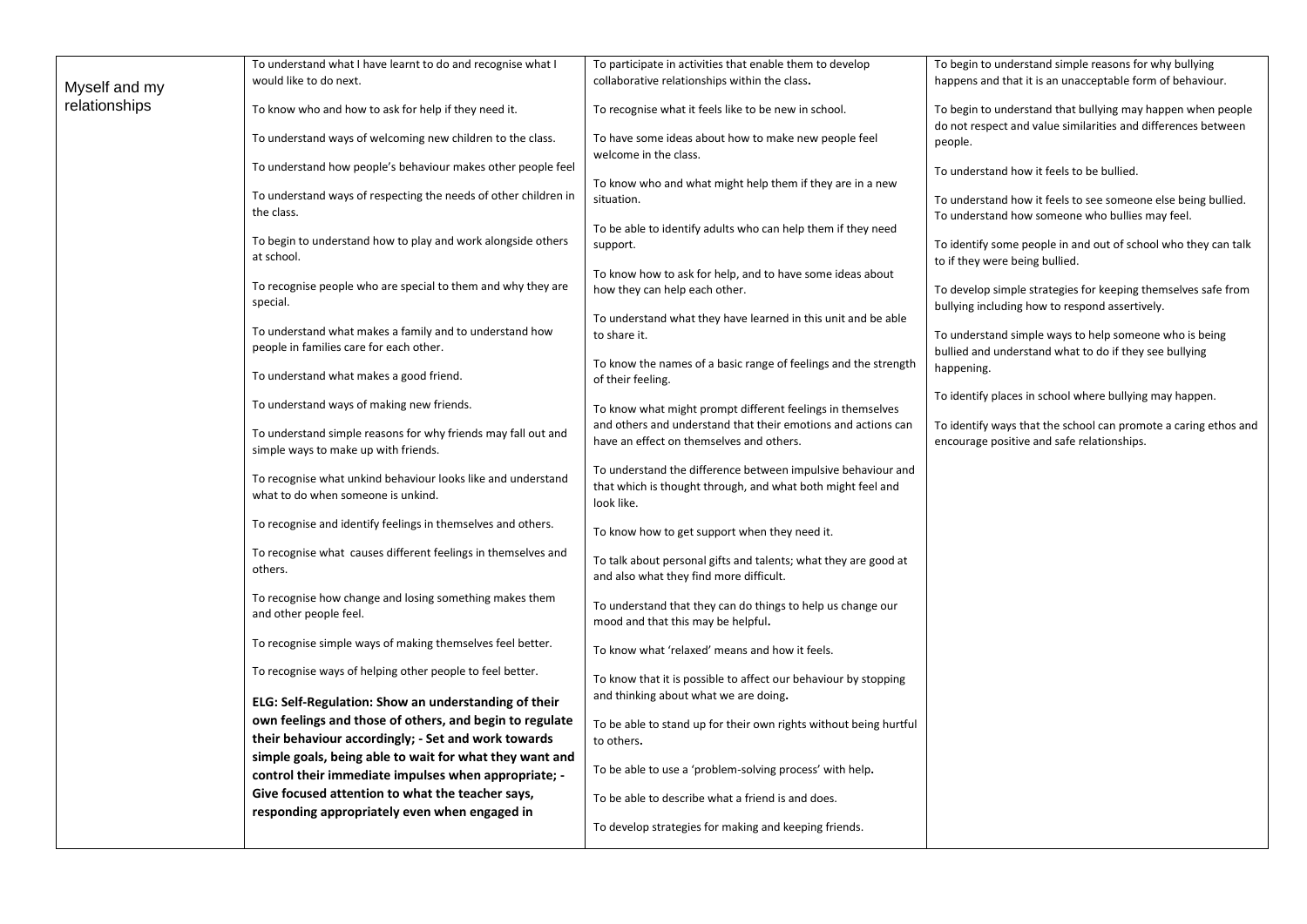|                   | activity, and show an ability to follow instructions                                                                         | To understand that friendship patterns change and to develop            |                                                                   |
|-------------------|------------------------------------------------------------------------------------------------------------------------------|-------------------------------------------------------------------------|-------------------------------------------------------------------|
|                   | involving several ideas or actions.                                                                                          | strategies for coping.                                                  |                                                                   |
|                   | ELG: Managing Self: Be confident to try new activities                                                                       | To recognise similarities and differences between themselves            |                                                                   |
|                   | and show independence, resilience and perseverance in                                                                        | and their peers.                                                        |                                                                   |
|                   | the face of challenge; - Explain the reasons for rules,                                                                      |                                                                         |                                                                   |
|                   |                                                                                                                              | To understand why families are special, that there are different        |                                                                   |
|                   | know right from wrong and try to behave accordingly                                                                          | family patterns and to be able to describe what is special about        |                                                                   |
|                   | <b>ELG: Building Relationships: Work and play</b>                                                                            | their own family.                                                       |                                                                   |
|                   | cooperatively and take turns with others; - Form                                                                             | To identify the range of people who are special to them and             |                                                                   |
|                   |                                                                                                                              | describe what makes them special.                                       |                                                                   |
|                   | positive attachments to adults and friendships with                                                                          |                                                                         |                                                                   |
|                   | peers; - Show sensitivity to their own and to others'                                                                        | To know how to seek help and support and from whom.                     |                                                                   |
|                   | needs.                                                                                                                       |                                                                         |                                                                   |
|                   | To understand and value what their bodies can do.                                                                            | To recognise the main external parts of the bodies of humans,           | To know about the range of things that help make and keep         |
|                   |                                                                                                                              | including agreed names for sexual parts.                                | them healthy                                                      |
| Healthy and safer | To describe their own appearance and name external body                                                                      |                                                                         |                                                                   |
| lifestyles        | parts including using agreed names for the sexual parts.                                                                     | To describe what their bodies can do.                                   | To understand why healthy eating is beneficial and how it         |
|                   | To recognise similarities and differences between the bodies of                                                              | To understand that they have responsibility for their body's            | supports physical activity.                                       |
|                   | girls and boys.                                                                                                              | actions and that their body belongs to them.                            | To understand the difference between being active and             |
|                   |                                                                                                                              |                                                                         | sedentary, simple benefits of regular exercise and how their      |
|                   | To understand ways in which their body has changed since they                                                                | To appreciate how amazing their body is.                                | bodies feel when they exercise.                                   |
|                   | were a baby.                                                                                                                 | To know how to keep themselves clean.                                   |                                                                   |
|                   | To understand ways of looking after their body and keeping it                                                                |                                                                         | To be able to talk about foods they like and dislike with reasons |
|                   | clean.                                                                                                                       | To understand the importance of basic hygiene practices, e.g.           | why.                                                              |
|                   |                                                                                                                              | washing hands, using a tissue, and how these prevent the                | To recognise how foods fit within the basic food groups in the    |
|                   | To understand how members of their family and other trusted                                                                  | spread of disease.                                                      | Eatwell guide, and what constitutes a balanced meal.              |
|                   | people care for and look after them.                                                                                         |                                                                         |                                                                   |
|                   |                                                                                                                              | To be able to talk about situations where staying safe is<br>important. | To understand that we need food to grow, be active and            |
|                   | To understand ways in which they can take responsibility for<br>looking after themselves and recognise situations where they |                                                                         | maintain health.                                                  |
|                   | still need to be supported by others.                                                                                        | To identify some dangers of road traffic and understand how to          | To know that everyone should eat at least 5 portions of fruit     |
|                   |                                                                                                                              | stay safe as a pedestrian and a car passenger.                          | and vegetables every day.                                         |
|                   | To recognise how growing up makes them feel.                                                                                 |                                                                         |                                                                   |
|                   |                                                                                                                              | To develop knowledge of dangers from the sun and understand             | To be able to make healthy eating choices and know how to         |
|                   | To be able to identify trusted adults who children could talk to                                                             | how to keep safe.                                                       | prepare simple healthy foods.                                     |
|                   | and ask for help.                                                                                                            | To identify the dangers of familiar places where water is               | To know how to make choices which promote healthy living          |
|                   | To be able to assess risks in the school and its grounds.                                                                    | present and understand how to keep safe.                                |                                                                   |
|                   |                                                                                                                              |                                                                         | To know which factors contribute to healthy living and to be      |
|                   | To be able to plan ahead to keep safer and understand and                                                                    | To develop knowledge and skills to stay safe when they are lost.        | able to share these with others.                                  |
|                   | apply safety rules in different contexts e.g. sun, water, fire,                                                              | To identify characteristics of safe places to play.                     |                                                                   |
|                   | railways.                                                                                                                    |                                                                         | To know basic information about what happens when                 |
|                   | To be able to develop a strategy to keep safer when lost.                                                                    | To understand basic ways to keep safe from accidents.                   | substances enter the body.                                        |
|                   |                                                                                                                              |                                                                         | To understand that all medicines are drugs, but not all drugs are |
|                   | To be able to identify safer places to play.                                                                                 | To identify a range of familiar situations which might entail risk      | medicines.                                                        |
|                   |                                                                                                                              | and consider ways to keep themselves safe.                              |                                                                   |
|                   |                                                                                                                              |                                                                         |                                                                   |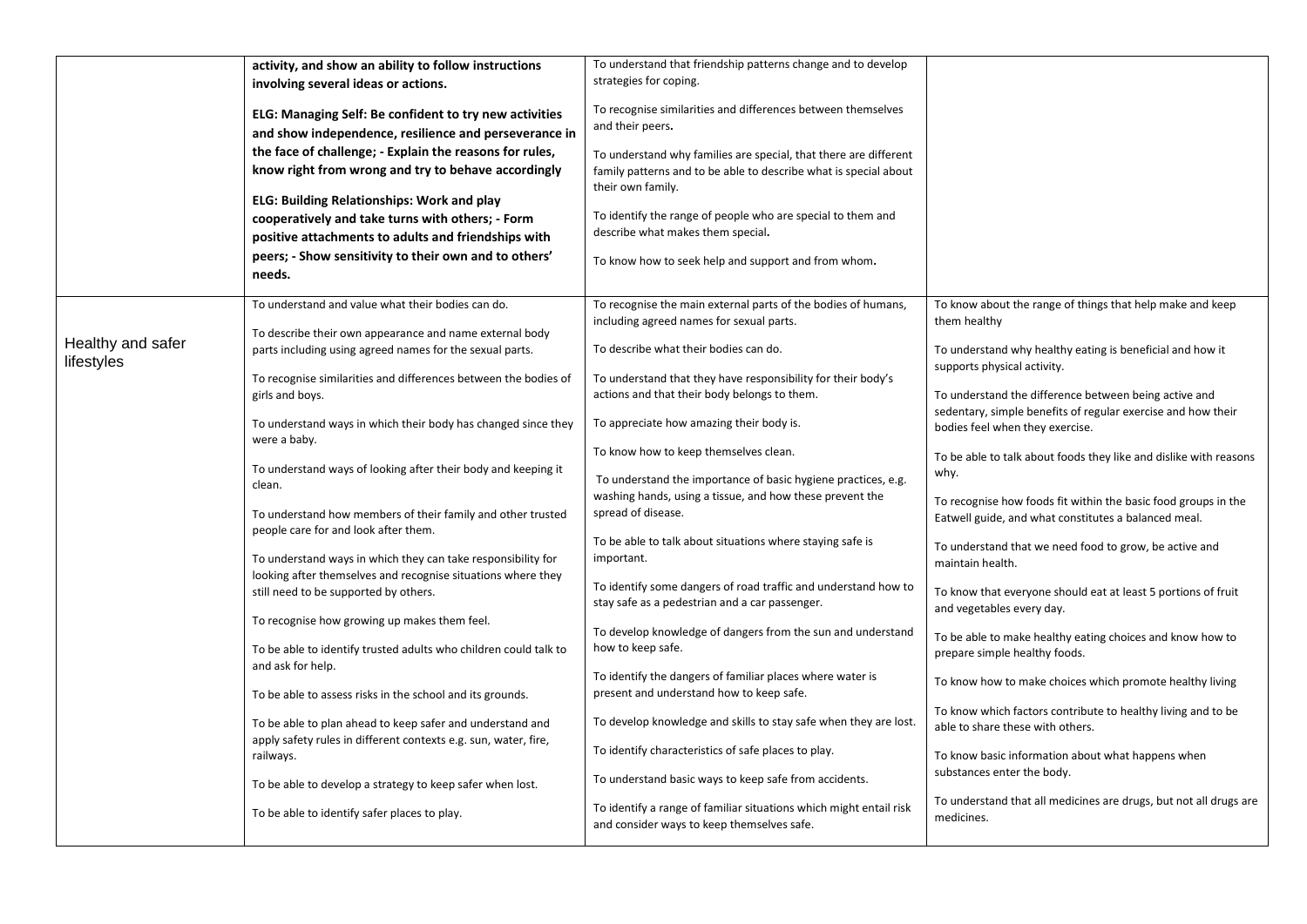| To be able to name parts of the body including the external<br>sexual parts.                                           | To identify emotions associated with risky behaviour or<br>situations.          | To develop an understanding of and attitudes towards<br>medicines, health professionals and hospitals.                                    |
|------------------------------------------------------------------------------------------------------------------------|---------------------------------------------------------------------------------|-------------------------------------------------------------------------------------------------------------------------------------------|
| To be able to identify and distinguish between different<br>touches.                                                   | To know basic personal information and know when they might<br>need to give it. | To recognise that there are ways to feel good and better<br>without taking medicines.                                                     |
| To be able to recognise what a secret is.                                                                              | To understand the range of people in the community who help<br>keep us safer.   | To understand that all drugs and many household substances<br>can be harmful if they are not used properly.                               |
| To be able to use an assertive voice and body language.<br>To be able to identify how and when to tell.                | To know how to ask for help in an emergency.                                    | To be able to identify situations where risky substances are                                                                              |
| To understand basic road safety skills.                                                                                | To recognise familiar situations where they can offer help.                     | available and be able to ask for advice and check or say 'No, I<br>won't'.                                                                |
| To be able to identify common harmful substances.                                                                      | To know how to reduce risk and keep myself safer in a variety of<br>situations. | To recognise persuaders and pressure in risky situations.                                                                                 |
| To know what goes on to and into a young child's body.                                                                 |                                                                                 | To be able to identify trusted adults, by including them on their<br>Safety Circle, and to understand what, when, who and how to<br>tell. |
| To understand what medicines are and why some people need<br>medicines.                                                |                                                                                 | To be able to assess the school and grounds, using their senses.                                                                          |
| To understand how to be safe with medicines and who are the<br>trusted people who help them to take medicine when they |                                                                                 | To be able to identify the sixth sense.                                                                                                   |
| need it.                                                                                                               |                                                                                 | To be able to use your senses to keep safer.                                                                                              |
| To understand some of the things needed to have a healthy<br>body.                                                     |                                                                                 | To be able to identify safer places to play.                                                                                              |
| To be able to name and talk about foods they like and dislike.                                                         |                                                                                 | To be able to understand the need to have a strategy to keep<br>safer.                                                                    |
| To understand why different foods and drink are important in<br>order for our bodies to stay healthy and well.         |                                                                                 | To be able to identify and name body parts including the sexual<br>parts.                                                                 |
| To understand what exercise is and why it is good for us.                                                              |                                                                                 | To be able to identify and distinguish between 'yes' and 'no'<br>touches.                                                                 |
| To understand the importance of sleep for our bodies.                                                                  |                                                                                 | To be able to recognise 'good' and 'bad' secrets and tricks.                                                                              |
| To begin to understand how to make choices which promote<br>healthy living.                                            |                                                                                 | To be able to assess risk and keep safer.                                                                                                 |
| ELG: Managing Self: Manage their own basic<br>hygiene and personal needs, including dressing,                          |                                                                                 | To be able to use assertive voice and body language.                                                                                      |
| going to the toilet and understanding the                                                                              |                                                                                 | To be able to review the Safety Circle to demonstrate what they<br>have learnt and be able to share this with others.                     |
| importance of healthy food choices.                                                                                    |                                                                                 | To know that humans produce babies that grow into children<br>and then into adults.                                                       |
|                                                                                                                        |                                                                                 | To consider the ways they have changed physically since they<br>were born.                                                                |
|                                                                                                                        |                                                                                 | To consider their responsibilities now and compare these with<br>when they were younger.                                                  |